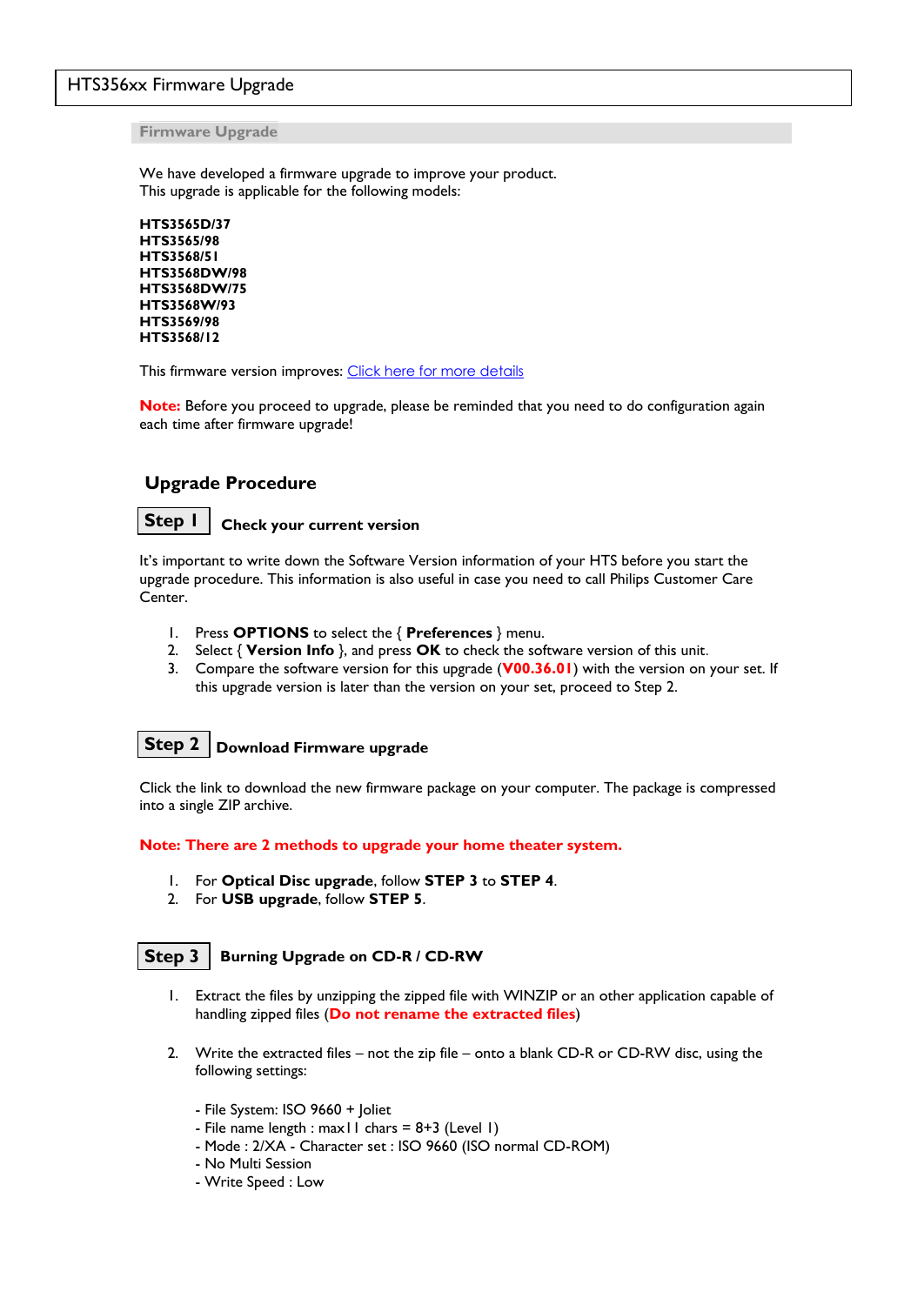- Recording Method: Track At Once

**Note:** The extracted files should **not** be placed in a folder on the disc but just in the top level directory (root).

3. Finalize the disc. (The application may do this automatically.)

## **Step 4**  $\vert$  Apply Upgrade to your home theater system

- 1. Power on the set and put in the disc.
- 2. A message will be displayed on the OSD after the upgrade file is recognized.
- 3. After reading the file, the disc will be ejected
- 4. Remove the disc, but **DO NOT** close the tray
- 5. Wait approximately 3-5 minutes for the software to be upgraded
- 6. The set will automatically close the disc tray and go to standby mode once the upgrade is completed.
- 7. Press Standby button to turn on the set.

#### **Caution: Do not unplug or power off the set while upgrading in progress.**

# **Upgrading the firmware of your Home Theatre System (USB) Step 5**

**Note:** Do not press any buttons or interrupt the mains supply during the upgrading process, otherwise the HTS may become defective.

**Note**: Check to ensure that your **USB storage device** can be detected by the HTS before trying to upgrade the firmware using this method. If the **USB storage device** cannot be detected, please follow **STEP 3** to **STEP 4** to upgrade using an **Optical Disc**.

**Note**: Use a FLASH based **USB storage device**. The startup time for HDD based **USB storage device** is too slow and cannot be used for firmware upgrade.

- 1. Extract the firmware upgrade files from the ZIP archive.
- 2. Unzip all the files and place them on the root directory of a USB flash storage device (at least 64Mb in size).
- 3. Turn the HTS on, and press the "USB" button on the Remote Control to switch to USB mode.
- 4. When the HTS displays "No USB" on screen, insert the USB flash storage device which contains the upgrading file.
- 5. A dialogue will now appear follow the instructions to update the software of your HTS.
- 6. The set will go into standby mode after the upgrade is completed. Then you may remove the USB flash storage device.

#### **Caution: Do not unplug or power off the set while upgrading in progress.**

**Note:** Please make sure you **delete** the upgrade file from the USB device before using it on the player again. This will prevent the player from performing the upgrade again

#### **Your product is successfully upgraded!**